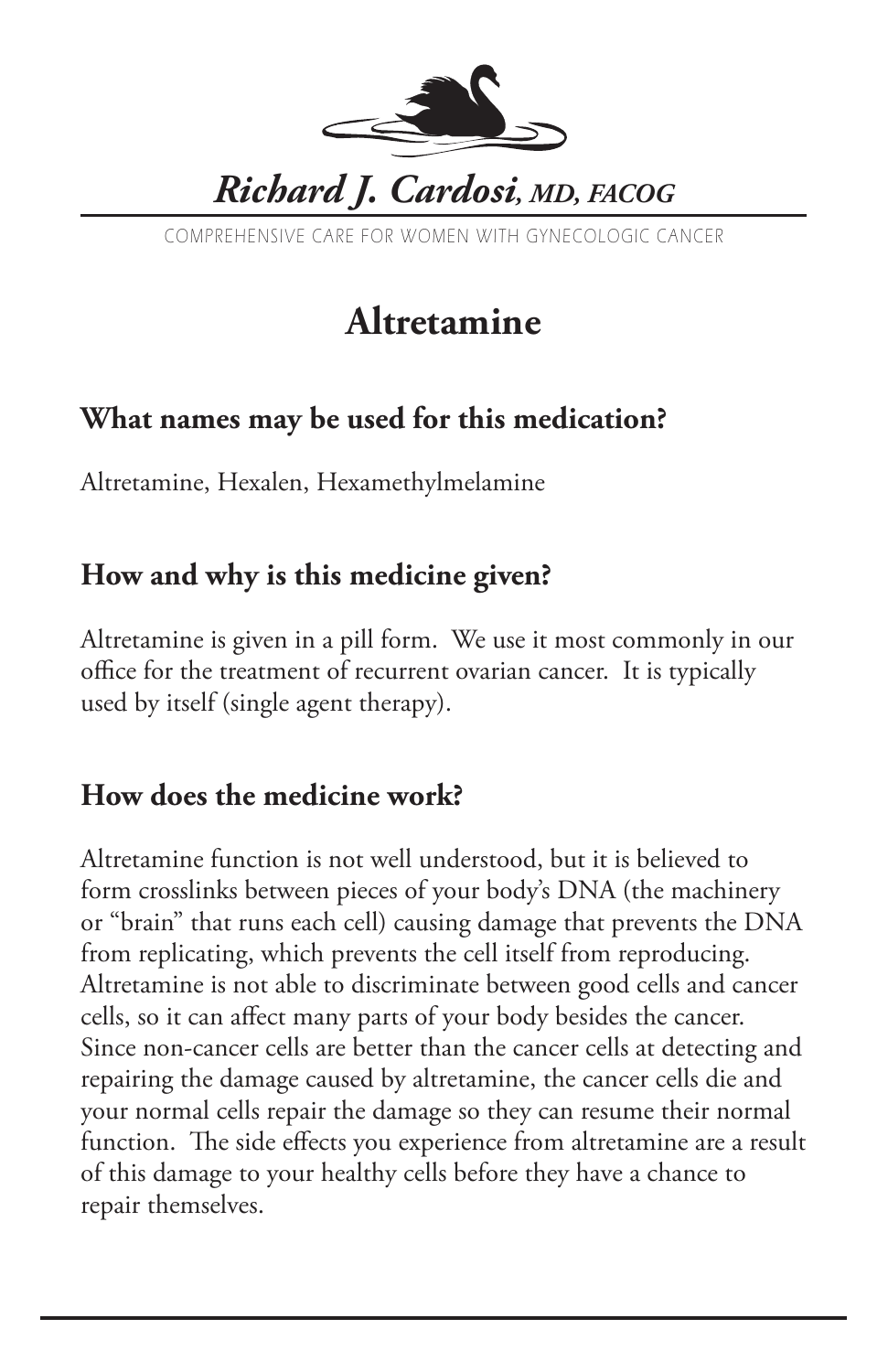Altretamine is cleared from your body by both the liver and the kidneys. The liver first activates the drug and later breaks down the drug while the kidney filters out these by-products. It is therefore important that you keep yourself well hydrated (8-10 glasses of water per day) in efforts to keep the kidneys working at their best. We will monitor your liver and kidney function through blood tests performed prior to each treatment cycle. We will also review your list of medications that you take for other medical problems (diabetes, blood pressure, etc.) at each visit to be sure that none of these other medicines are interfering with clearing the altretamine from your body.

### **How often is this medicine given?**

Altretamine is given on a daily basis for 2 weeks out of the month (that is, you take the medicine for 14 days followed by a medicine free break of 14 days). The daily doses are given in 4 divided doses (after each meal and at bedtime). The total number of treatment cycles recommended will be outlined for you by your doctor prior to beginning therapy. Altretamine is of course taken at home after a prescription is filled. Prior to each treatment, you will be seen in the office for an exam, and blood tests will be reviewed to be sure it is safe to administer your treatment. It is, of course, very important to keep all of your appointments for chemotherapy and lab testing.

## **What side effects does this medicine cause?**

There are many possible side effects of all chemotherapy drugs, so the following is only inclusive of the most common or serious possibilities from altretamine. You will be asked to complete a symptom form at each visit in order for us to accurately assess the side effects that you may be experiencing. This form helps your doctor be sure that no adverse effects of treatment are overlooked, and it serves to help you recall which symptoms you may have experienced since your last treatment.

◆ Nausea and vomiting are moderate but less common today than in the past because of much improved anti-nausea medications.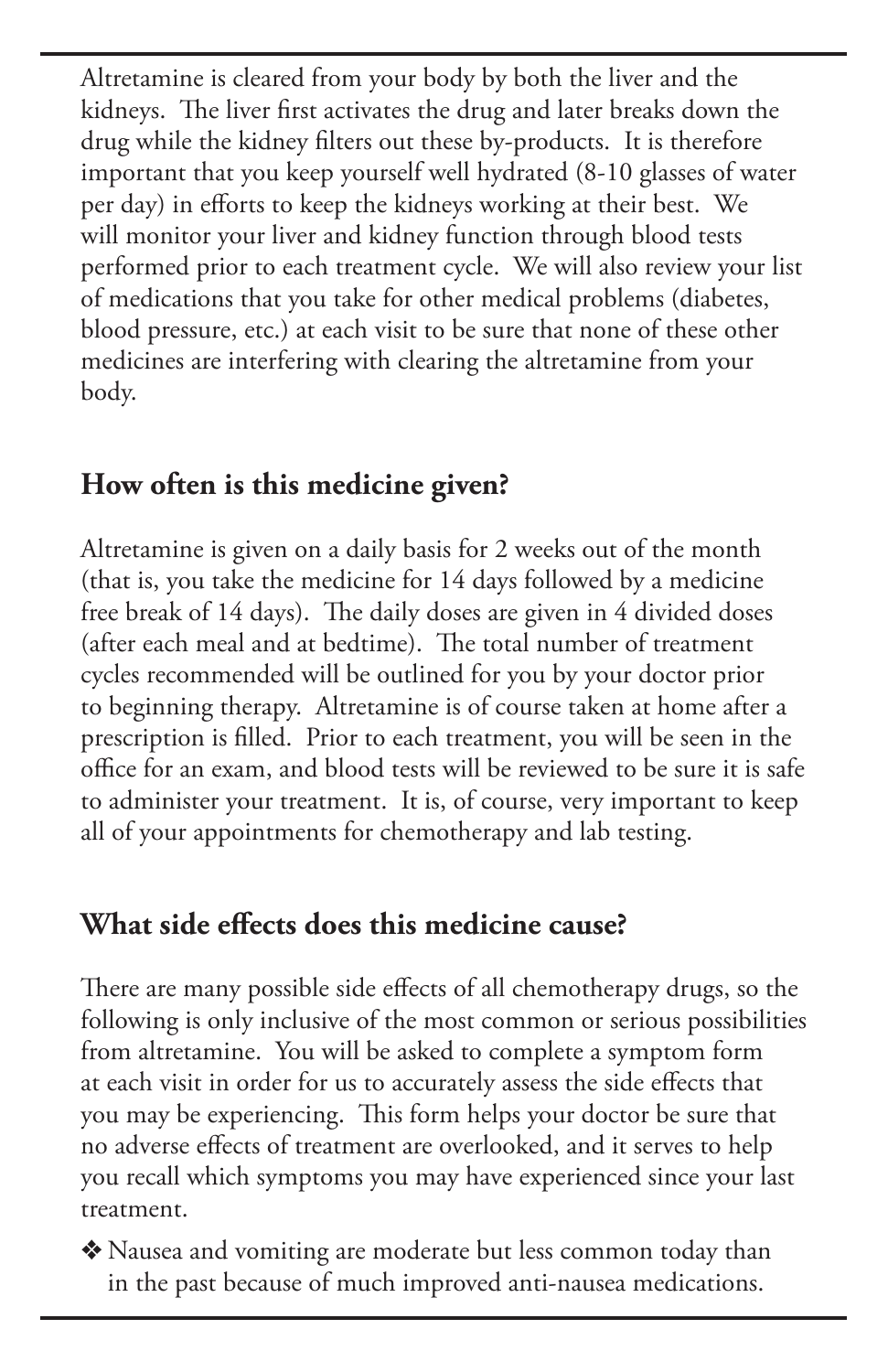You will be given prescriptions for medications for nausea, and it is important that you take them as directed in order for them to be most effective. If you have questions, do not hesitate to call the office.

◆ Nerve toxicity is seen patients taking altretamine. Numbness, tingling, burning, or pain in your hands or feet may be signs of nerve injury. Please report these symptoms if present at your next office visit. These symptoms typically resolve after stopping treatment. Vitamin B6 (pyroxidine) is used to prevent neurotoxicity of other medications but should NOT be used with altretamine as it may interfere with the efficacy of treatment.

v Hair loss may be seen with altretamine, but hair growth should return upon completion of treatment.

v Bone marrow suppression is when the bone marrow cannot make enough red cells, white cells, or platelets to keep up with demand, and this is a side effect of most chemotherapy medications, including altretamine. All of your blood counts will be monitored regularly throughout treatment.

- *Anemia* is the result of not enough red blood cells and may cause fatigue, chest pain, shortness of breath, or dizziness.
- *Neutropenia* results when your white blood cell count goes too low, and this will put you at an increased risk for infection. It is very important that you avoid sick friends and family; be diligent about hand-washing as well. This does not mean that you cannot be out in public, and in fact you can continue to participate in normal activities such as going to church or a movie, etc. If you think you may have an infection or have a fever of 100.5°F or more, call the office immediately.
- *Thrombocytopenia* is the term for too low of a platelet count. This can lead to excessive bruising or bleeding with only minor injury such as brushing your teeth or blowing your nose.
- v *Mucositis* is sores/ulcers in the mouth that can cause pain and difficulty eating or swallowing. This is not common but may occur with altretamine. This can be minimized with good oral hygiene and a warm salt-water solution gargled after each meal. Prescription medication is also available if these steps are ineffective at resolving your symptoms.